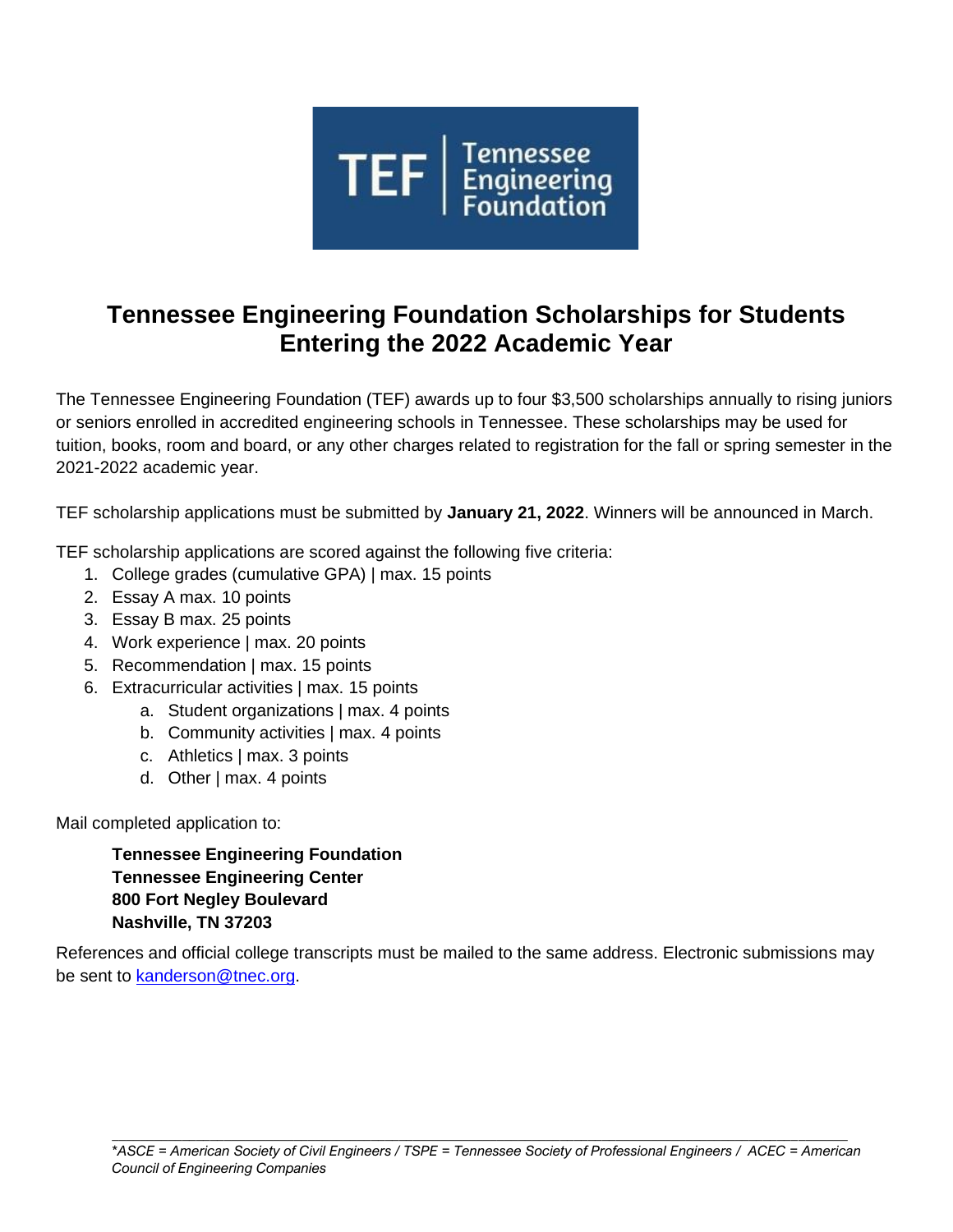

# **Tennessee Engineering Foundation 2022 Scholarship Application**

The TEF awards several scholarships annually; scholarship information and criteria can be found at [www.tnspe.org/tef.](http://www.tnspe.org/tef) The scholarships are intended for rising juniors and rising seniors majoring in engineering in an ABET-accredited program.

Include a certified *current* transcript and clearly identify your cumulative grade point average **on a four-point scale**:

**Student ID #**

**Grade Point Average:** 

**Current Status:** □ Rising Junior

□ Rising Senior

Complete and return *all* sections of this application **with transcripts** by **January 21, 2022**

Tennessee Engineering Center ATTN: TEF Scholarship Committee 800 Fort Negley Boulevard Nashville, TN 37203 615.242.2486

Are you planning a degree that would lead to membership in ASCE\*, TSPE\* or ACEC\*? □ Yes □ No

# **General Information**

| <b>Full Name</b>            |                                                                                                                       |                                  |  |  |  |  |  |
|-----------------------------|-----------------------------------------------------------------------------------------------------------------------|----------------------------------|--|--|--|--|--|
| <b>Home Address</b>         | <u> 1989 - Jan Barnett, fransk politik (d. 1989)</u>                                                                  |                                  |  |  |  |  |  |
|                             |                                                                                                                       |                                  |  |  |  |  |  |
| Cell Phone                  | $\left(\begin{array}{c} \begin{array}{c} \begin{array}{c} \end{array}\\ \end{array}\right) \end{array}$               | Other Phone ( )                  |  |  |  |  |  |
| Email                       |                                                                                                                       |                                  |  |  |  |  |  |
| <b>Personal Information</b> |                                                                                                                       |                                  |  |  |  |  |  |
|                             | Current Age _________ Date of Birth ________________                                                                  | Citizenship ____________________ |  |  |  |  |  |
|                             |                                                                                                                       |                                  |  |  |  |  |  |
| Address                     | <u> 1989 - Johann Stoff, deutscher Stoff, der Stoff, der Stoff, der Stoff, der Stoff, der Stoff, der Stoff, der S</u> |                                  |  |  |  |  |  |
|                             |                                                                                                                       |                                  |  |  |  |  |  |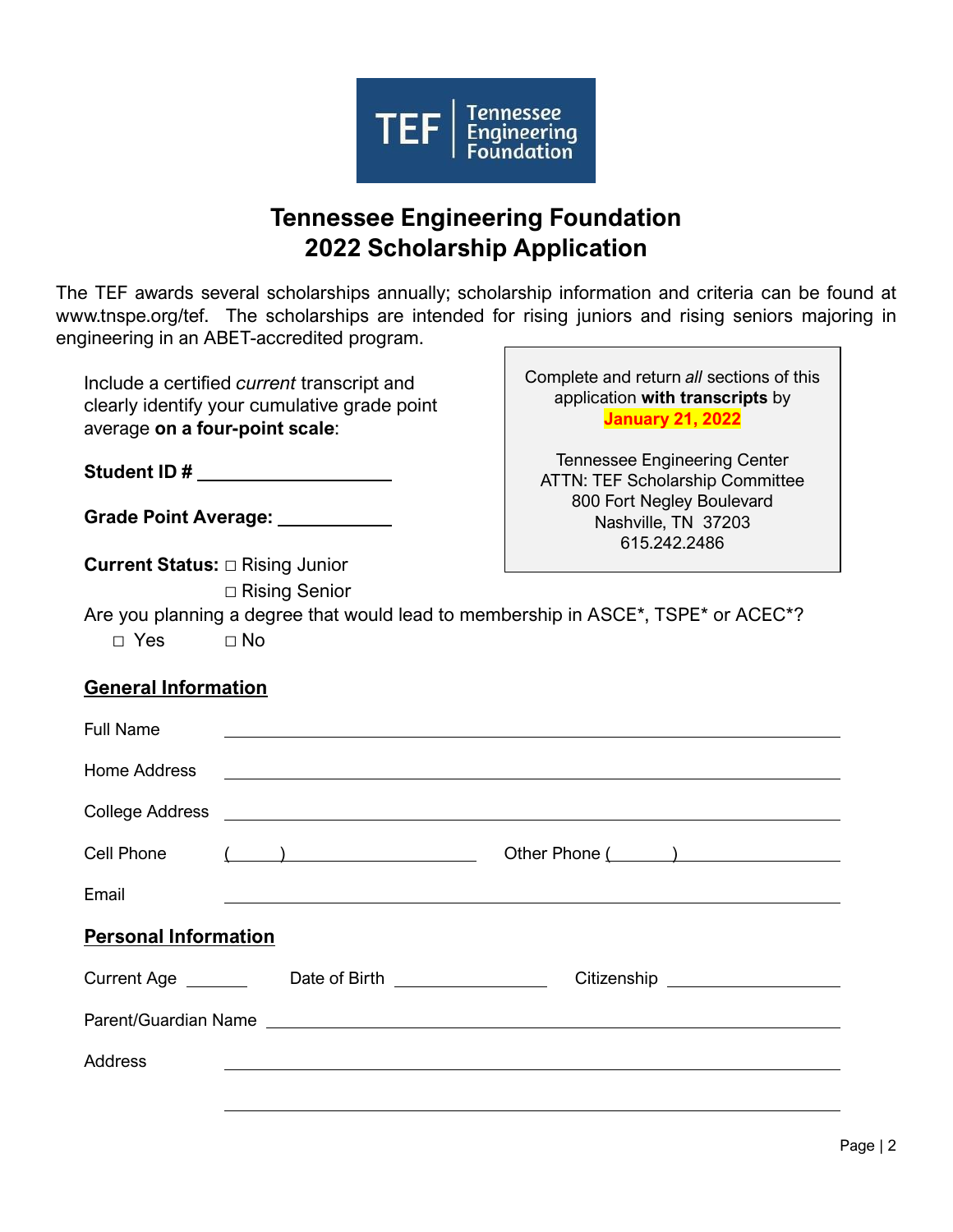## **Resume**

Attach current resume including the following information *(as applicable)*

- o Current College/University, with major and class
- o Additional educational background
- o Work experience (of any type, including high school)
- o Additional Information
	- o Student organizations
	- o Community activities
	- o Athletics/Band
	- o Honors, awards, and special activities *(e.g., dean's list, honor societies, Boy/Girl Scouts)*
	- o Scholarships

Do you have work experience related to the field of engineering?  $\Box$  Yes  $\Box$  No If yes, please list and include in your resume:

| Are you involved in student organizations related to engineering? $\Box$ Yes $\Box$ No |  |
|----------------------------------------------------------------------------------------|--|
| If yes, please list and include in your resume:                                        |  |

\_\_\_\_\_\_\_\_\_\_\_\_\_\_\_\_\_\_\_\_\_\_\_\_\_\_\_\_\_\_\_\_\_\_\_\_\_\_\_\_\_\_\_\_\_\_\_\_\_\_\_\_\_\_\_\_\_\_\_\_\_\_\_\_\_\_\_\_\_

\_\_\_\_\_\_\_\_\_\_\_\_\_\_\_\_\_\_\_\_\_\_\_\_\_\_\_\_\_\_\_\_\_\_\_\_\_\_\_\_\_\_\_\_\_\_\_\_\_\_\_\_\_\_\_\_\_\_\_\_\_\_\_\_\_\_\_\_\_

### **References**

Applications require **two reference letters**. One must be from an instructor; the second may be personal, though not from a relative. Extra points will be given if one of the references is from a Professional Engineer (PE). **If a PE recommendation is not available, please submit a third reference.** Letters should be placed in a sealed envelope and included with your application submittal. Please list each of your references below:

| Relationship to Applicant<br><u> 1980 - Andrea State Barbara, amerikan personal di sebagai personal di sebagai personal di sebagai personal d</u> |  |  |  |  |
|---------------------------------------------------------------------------------------------------------------------------------------------------|--|--|--|--|
|                                                                                                                                                   |  |  |  |  |
| Relationship to Applicant<br><u> 1980 - Andrea Stadt Britain, fransk politik (d. 1980)</u>                                                        |  |  |  |  |
| Third reference (if a PE reference is not available):                                                                                             |  |  |  |  |
|                                                                                                                                                   |  |  |  |  |
| <b>Relationship to Applicant</b>                                                                                                                  |  |  |  |  |
|                                                                                                                                                   |  |  |  |  |

### **Brief Essay A**

In no more than one hundred words on a separate sheet of paper labeled Essay A, describe how this scholarship would further your ability to become an engineer. Please focus on any special circumstances that set you apart from other candidates.

## **Essay B**

On a separate sheet of paper labeled Essay B, write a short essay (approximately 500 words) addressing the following topic:

*Why are you interested in pursuing a career in engineering?*